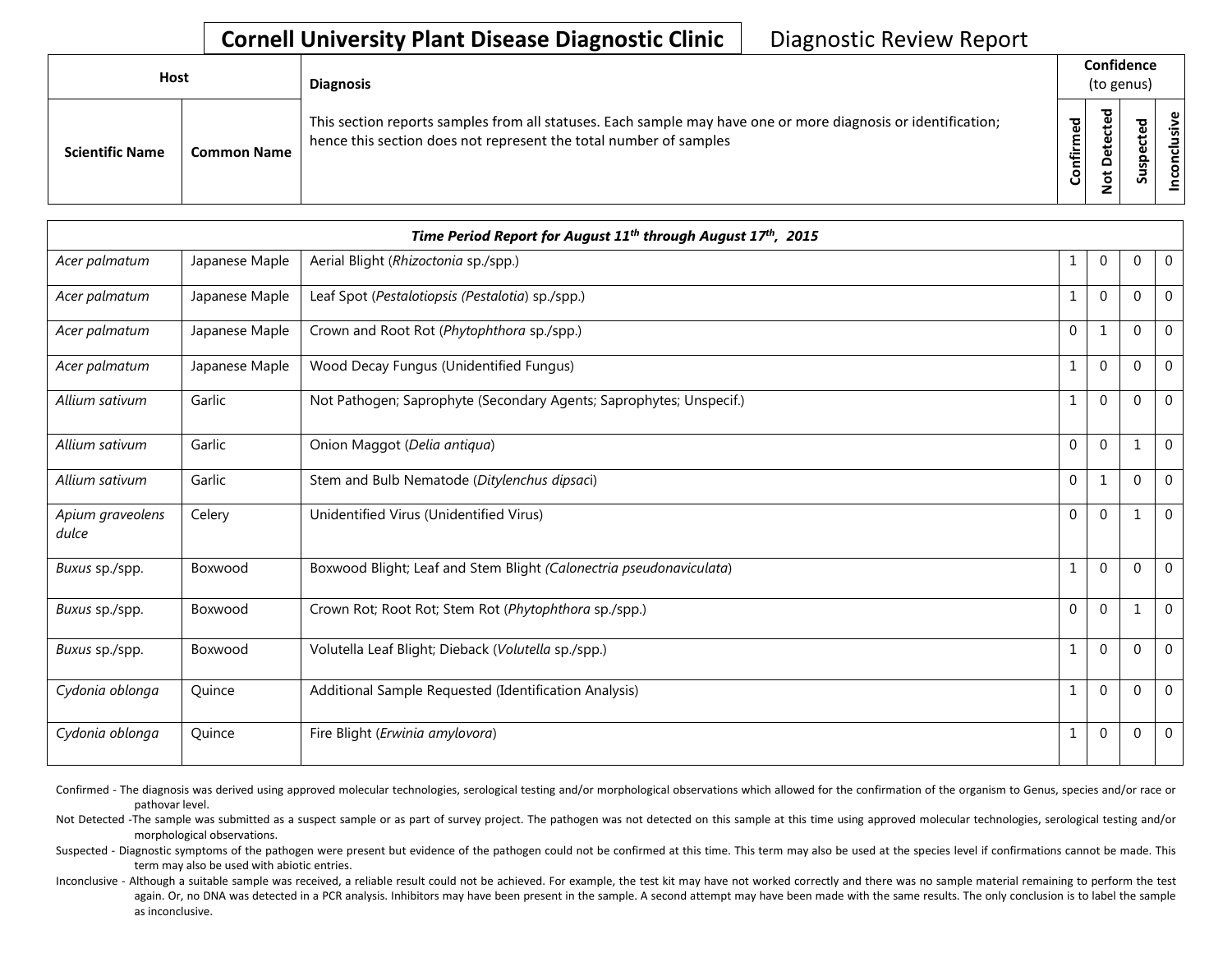## **Cornell University Plant Disease Diagnostic Clinic** | Diagnostic Review Report

| Host                   |                    | <b>Diagnosis</b>                                                                                                                                                                   |                            |                        |   | Confidence<br>(to genus) |  |  |
|------------------------|--------------------|------------------------------------------------------------------------------------------------------------------------------------------------------------------------------------|----------------------------|------------------------|---|--------------------------|--|--|
| <b>Scientific Name</b> | <b>Common Name</b> | This section reports samples from all statuses. Each sample may have one or more diagnosis or identification;<br>hence this section does not represent the total number of samples | ਠ<br>Φ<br>nfirm<br>$\circ$ | ಕ<br>ω<br>ىد<br>۵<br>ى | Ū | ്ധി<br>ທ                 |  |  |

| Cydonia oblonga             | Quince         | Rust (Gymnosporangium sp./spp.)                              | $\mathbf 0$ | $\Omega$     | 1           | $\mathbf 0$  |
|-----------------------------|----------------|--------------------------------------------------------------|-------------|--------------|-------------|--------------|
| Lycopersicon<br>esculentum  | Tomato         | Bacterial Leaf Spot (Xanthomonas campestris pv. vesicatoria) | $\mathbf 0$ | 1            | 0           | $\mathbf{0}$ |
| Lycopersicon<br>esculentum  | Tomato         | Septoria Leaf Blight (Septoria lycopersici)                  |             | $\Omega$     | $\mathbf 0$ | $\mathbf{0}$ |
| Lycopersicon<br>esculentum  | Tomato         | Beet Curly Top (Beet Curly Top Virus (BCTV))                 | $\Omega$    | $\Omega$     |             | $\mathbf 0$  |
| Magnolia sp./spp.           | Magnolia       | Additional Sample Requested (Identification Analysis)        |             | $\Omega$     | $\Omega$    | $\mathbf 0$  |
| Magnolia sp./spp.           | Magnolia       | Herbicide Injury; Exposure (Abiotic disorder)                | $\Omega$    | $\Omega$     | 1           | $\mathbf{0}$ |
| Magnolia sp./spp.           | Magnolia       | Powdery Mildew (Oidium sp./spp.)                             |             | $\Omega$     | $\Omega$    | $\mathbf 0$  |
| Malus domestica             | Domestic Apple | Apple Twiq Blight; Dieback; Canker (Botryosphaeria obtusa)   | 1           | $\Omega$     | $\Omega$    | $\mathbf 0$  |
| Malus domestica             | Domestic Apple | No Pathogen Found (Identification Analysis)                  | 1           | $\Omega$     | $\Omega$    | $\mathbf 0$  |
| Malus domestica             | Domestic Apple | Root Damage (Abiotic disorder)                               | $\Omega$    | $\Omega$     |             | $\mathbf 0$  |
| Sciadopitys<br>verticillata | Umbrella Pine  | Crown and Root Rot (Phytophthora sp./spp.)                   | $\Omega$    | 1            | $\Omega$    | $\Omega$     |
| Solanum<br>tuberosum        | Potato         | Late Blight (Phytophthora infestans)                         | $\Omega$    | $\mathbf{1}$ | $\Omega$    | $\Omega$     |
| Tilia cordata               | Small-leaved   | Mycosphaerella Leaf Spot (Mycosphaerella sp./spp.)           |             | $\Omega$     | $\mathbf 0$ | $\mathbf 0$  |

Confirmed - The diagnosis was derived using approved molecular technologies, serological testing and/or morphological observations which allowed for the confirmation of the organism to Genus, species and/or race or pathovar level.

Not Detected -The sample was submitted as a suspect sample or as part of survey project. The pathogen was not detected on this sample at this time using approved molecular technologies, serological testing and/or morphological observations.

Suspected - Diagnostic symptoms of the pathogen were present but evidence of the pathogen could not be confirmed at this time. This term may also be used at the species level if confirmations cannot be made. This term may also be used with abiotic entries.

Inconclusive - Although a suitable sample was received, a reliable result could not be achieved. For example, the test kit may have not worked correctly and there was no sample material remaining to perform the test again. Or, no DNA was detected in a PCR analysis. Inhibitors may have been present in the sample. A second attempt may have been made with the same results. The only conclusion is to label the sample as inconclusive.